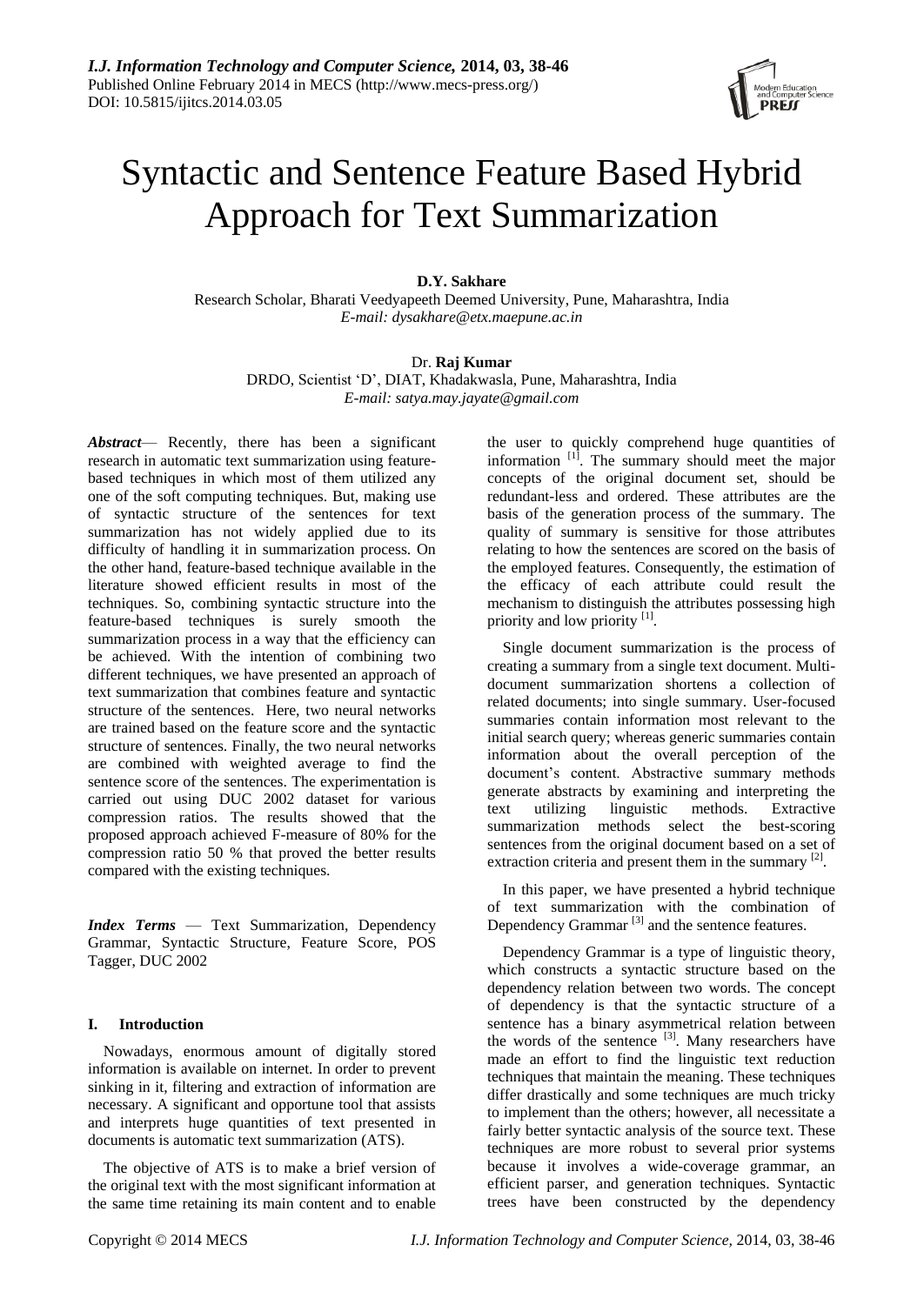grammar. These trees contain nodes that are related to the words of the sentence, and links between the nodes are labeled with grammatical relations (of the type "subject", "direct object", "subordinate clause", "noun complement", etc.). The grammar intends to do a complete syntactic analysis of the sentence. In case of failure that is, due to severe writer error or to restrictions of the grammar, it provides a series of incomplete analyses of fragments of the sentence  $[8]$ . However, determining the salient textual segments is only half of what a summarization system needs to do because, most of the time, the simple sequence of textual segments does not produce clear outputs <sup>[9]</sup>. Recently, many researchers have started to cope with the problem of creating articulate summaries by combining abstract and extraction based techniques.

Initially, the preprocessing steps are applied to the input document to extract the sentences and then, eight different feature score is computed for every sentence. Then the syntactic structure of every sentence is identified using the dependency grammar based POS tagger that is a necessary component of most text analysis systems, as it assigns a syntax class (e.g., noun, verb, adjective, and adverb) to every word in a sentence. Subsequently, two training matrices are generated with the help of feature score and the syntactic structure to train the neural network separately. For testing phase, every sentence is subjected to the feature extraction and structure extraction phase to generate the feature vector and the structure vector. Then, those two vectors are applied to the appropriate trained neural network to find the sentence score and sentence score obtained for every sentence from two neural networks are combined with the weighted average formula. Finally, sentences are selected as summary based on the sentence score obtained and the ordering process is carried out to make the summary in a meaningful manner.

The paper is organized as follows: Section 2 describes the review of recent works presented in the literature. Section 3 presents the contributions made in the proposed approach and section 4 presents the proposed approach for text summarization. Section 5 discusses the experimentation and discussion about the experimental results. Finally, conclusion is given in section 6.

### **II. Review of Related Works**

Automated text summarization is an old eminent research area and dates back to the 1950s. As a result of the information overloading on the web there is largescale interest in automatic text summarization during these days.

The early work on single-document summarization was done by Luhn [4]. He presented a method of automatic abstracting in the year 1958. This algorithm scans the original text document for the most important information. The features used here are word

frequency and sentence scoring. Depending on a threshold value for important factors the featured sentences are extracted. The Weakness of this system is the summary produced lacks in quality. The system was restricted too few specific domains of literature. Baxendale<sup>[5]</sup> used sentence position as a feature to extract important parts of documents. Edmundson [6] proposed the concept of cue words. The strength of Edmondson's approach was the introduction to features like sentence position in text, cue words and title and heading words.

Pollock<sup>[7]</sup> Used sentence rejection algorithm. The aim of the paper was to develop a system which outputs a summary conforming to the standards of the Chemical Abstracts Service (CAS).

The abstractive summary generation was pioneered by ADAM Summarizer<sup>[8]</sup>. Machine Learning frame work is used to generate summaries using sentence ranking. The strength of this approach was it's potential to handle new domains in addition to redundancy elimination. K.R. Mc Keown in his thesis<sup>[8]</sup> generated the summary system using Natural Language Processing (NLP).The approach was based on a computational model of discourse analysis.

Truney and Frank<sup>[9]</sup>, Mercer<sup>[10]</sup>, Boguraev & Kennedy [11] all of them used key phrases extraction as a supervised learning task. For these systems a separate training document set with already assigned key phrases is required to function properly. This is again an open challenge for research community. [12] Presented Term Weighting and Sentence Weighting as important features to recognize the featured sentences. It has also addressed the problem of anaphora resolution.

Cut and Paste  $^{[13]}$  is the first domain independent abstractive summarization tool. This was developed using sentence reduction and sentence combination techniques. Here a sentence extraction algorithm was implemented along with other features like lexical coherence, tf xidf score, cue phrases and sentence positions etc.

MEAD<sup>[14]</sup> was a multi document summarization toolkit it has used multiple position-based, TF×IDF, largest common subsequence, and keywords features. The methods for evaluating the quality of the summaries are both intrinsic (such as percent agreement, precision/recall, and relative utility) and extrinsic (document rank).A latest version of MEAD is based on centroid based multi document summarization. [15] Proposed a trainable summarizer based on feature selection and Support Vector Machine (SVM). <sup>[16]</sup> Has proposed keyword selection strategy. This is combined with the KFIDF measure to select the more meaningful sentences to be included in the summary. The Nonnegative constraints used here are similar to the human cognition process. Evolutionary connectionist model for ATS is developed by  $[17]$  which is based on evolutionary, fuzzy and connectionist techniques. All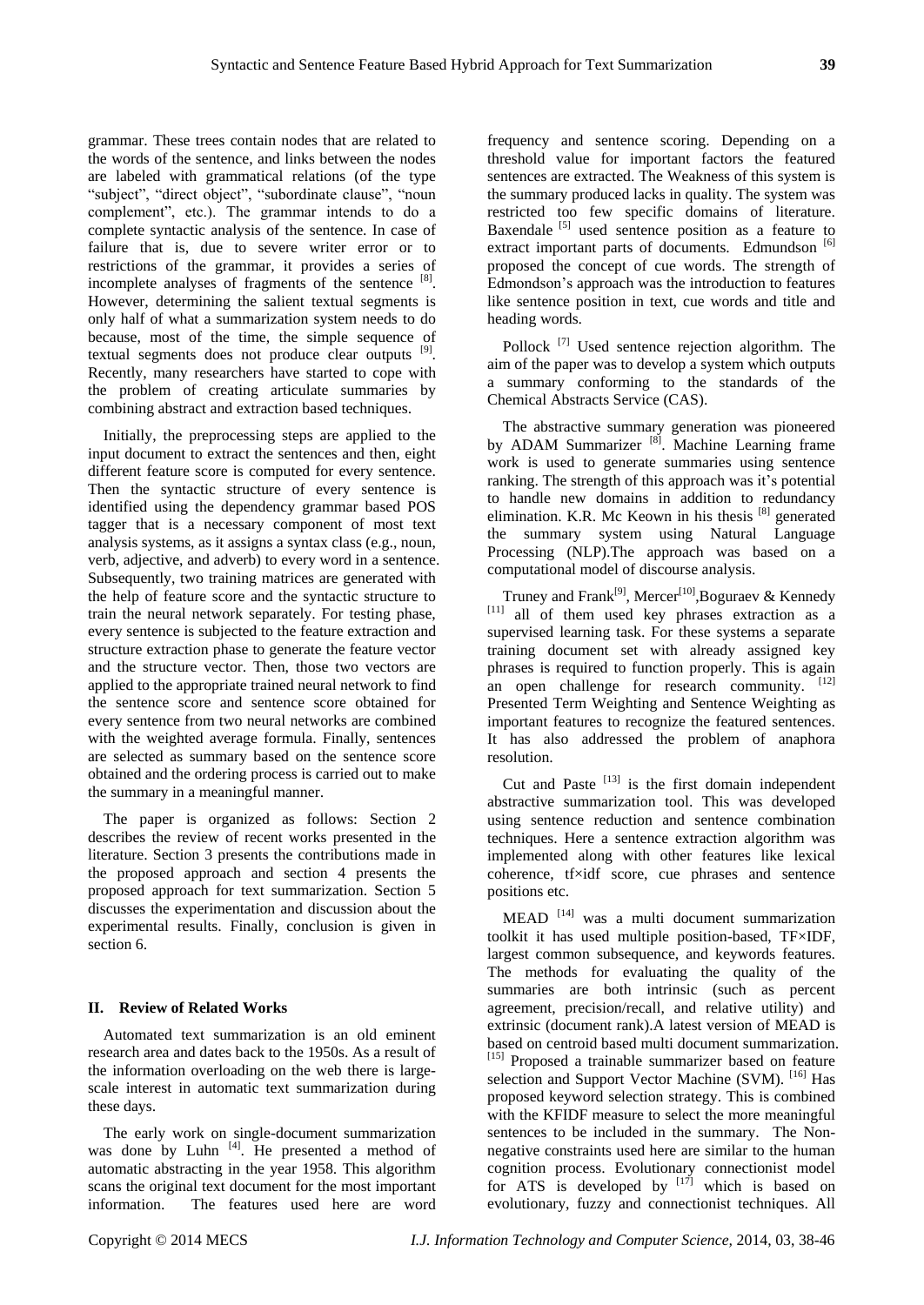the papers discussed above use various features for summary generation. The primary intention of this paper is to design and develop an efficient and hybrid approach for automatic text summarization. The proposed hybrid system combines the advantageous characteristics of both feature and syntactic structurebased methods to obtain better summary and at the same time, compactness of the sentences can also be preserved.

## **III. Proposed Syntactic and Sentence Feature-Based Hybrid Approach for Text Summarization**

Initially, the input to the approach is a large document that has to be summarized. The document utilized for text summarization is prepared by a set of preprocessing steps namely, sentence segmentation, tokenization, stop words removal and word stemming. The preprocessed document is given to feature extraction, which involves the identification of significance features .Then, the syntactic structure of the extracted sentences is analyzed through the use of dependency grammar that converts the sentences into tokens/words and these tokens/words are connected using the dependency relations. These two techniques are effectively combined with neural network to obtain the final result that is a complete as well as a diminutive form of the input document. Fig.1 shows the block diagram of the proposed system.



Fig. 1: The hybrid automatic text summarization system

#### **3.1 Preprocessing**

Preprocessing is the initial step involved in the system which is a three stage process consisting of sentence segmentation, removing stop words and, stemming. The output yielded after employment of preprocessing techniques is the individual sentences

and their unique IDs which are obtained from the text document.

Segmentation results in separating the sentences in the document and will be useful for user to understand each individual sentence which is there in the document.

Stop words are removed from the document at the time of feature extraction step as they are considered as insignificant and include noise. Stop words are predefined words which are stored in an array and the array is made use of when the comparison with the words in the documents is carried out. The document consists of Individual words after the process in order to proceed with the word stemming process.

Word stemming transforms every individual word into its root base form. Word stemming basically removes the prefix and suffix of the concerned word to get the base form. This will in turn be used for comparison with other words.

#### **3.2 Syntactic Structure-Based Neural Network**

At first, the segmented sentence is given to the POS tagger for extracting the syntactic structure of the sentence. Every keywords of the sentence is tagged by the POS tagger that is used to extract the syntactic structure of the sentence. The dependency grammar constructs syntactic trees. These trees contain nodes which are corresponding to the words of the sentence, and links between nodes are labeled with grammatical relations (of the type "subject", "direct object", "subordinate clause", "noun complement", etc.). The grammar aims to do a complete syntactic analysis of the sentence. In case of failure that is, due to severe writer error or to limits of the grammar, it provides a series of incomplete analyses of fragments of the sentence. The theoretical tradition of dependency grammar is combined by the assumption that an important portion of the syntactic structure of sentences exist in binary asymmetrical relations holding between lexical elements. This dependency between the words in a sentence acts as the base for the compaction of the sentence and also maintains the sense of the original document. Also, the use of linguistic analysis for summarization purposes promises an increase in the efficacy.

## **3.3 Syntactic Structure Matrix for Training of Syntactic Structure-Based Neural Network**

In our work, we have considered POS tagging defined in the dependency grammar for selecting the summary from a given document. Here, we have considered two different set of features for summary generation based on the perspective of considering dependency grammar. These two features consider the syntactic structure of particular sentence while finding the importance of the sentences.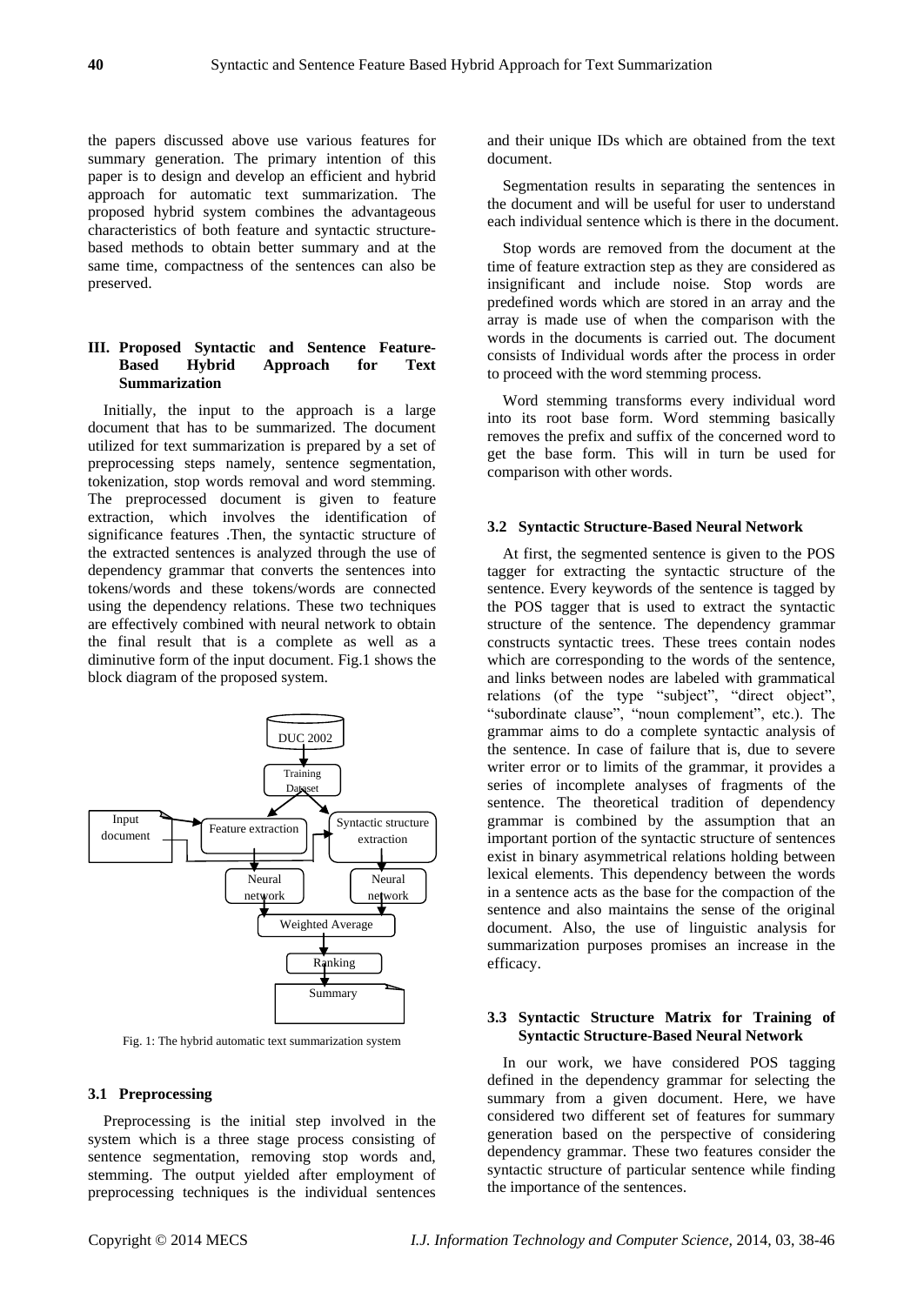#### *3.3.1 Frequency of POS tags*

Frequency of POS tags in a sentence is important for selecting summary since the frequency of tags is different for importance and unimportance sentence. When analyzing DUC 2002 summary, we can find the summary and unimportance sentence having the different frequency value for every POS tags. Here, we consider all the POS tags and its frequency for finding the importance of sentences. At first, we have taken the POS tags such as, noun, verb, article, adjective, preposition, pronoun, adverb, conjunction, and interjection. Then, we find the frequency of every POS tag in every sentence in the given document so that we can get the NxK matrix where, N is the number of sentence in a given document and  $K'$  is the number of tags.

#### *3.3.2 Sequence of POS tags*

Only considering the frequency of POS tags is not much significant for generating the summary. If we utilize the sequential placement of POS tags, the summary would be more precise and concise. By taking into consideration of the sequence, we have given number ID for every POS tag. Then, every sentence is converted to the number sequence by placing the number ID in the corresponding words.

The syntactic structure of the matrix is applied to the neural network to train the syntactic structure of the important sentences. Once the neural network trained with the important structure, the neural network can suggest the importance sentences based on the structures. Here, the syntactic structure matrix is represented as S with the size of  $NxK$ , in which N is the number of sentences in the document and  $K-1$  is the number of unique POS tags identified by the POS tagger. Every element of the matrix is identified by finding the total number of corresponding POS tags presented in the sentence. But, the last vector column is the POS unique id sequence of the corresponding sentence. For finding the POS unique id sequence of a sentence, every POS tag is represented with the unique id and then the sequence of the unique id is generated for the POS sequence.

Training phase: The same multi-layer perceptrons feed forward neural network is also utilized here as learning mechanism, in which the back-propagation algorithm can be utilized to train neural networks. The back-propagation algorithm can be utilized successfully to train neural networks. Here, the input layer is an individual (syntactic structure vector) obtained from the step and the target output is zero or one that signifies whether its importance or not. Testing phase: In testing phase, the input text document is preprocessed and the syntactic matrix of input document is computed. The computed syntactic score is applied to the trained network that returns the sentence score of every sentence presented in the input text document.

#### **IV. Feature-based Neural Network**

After preprocessing, the input document is subjected to feature extraction by which each sentence in the text document obtains a feature score based on its importance. The important text features used in the proposed system are: (1) Format based score (2) Numerical data (3) Term weight (4) Title feature (5) Co-relation among sentence (6) Co-relation among paragraph, (7) Concept-based feature and (8) Position data.

#### **4.1 Feature Computation**

Format based score: Expressing the text in diverse format E.g. Italics, Bold, underlined, big font size and more in many documents shows the importance of the sentences. This feature never depends on the whole document instead to some exact single sentence. Score can assigned to the sentence considering the format of the words in the text. The ratio of the number of words available in the sentence with special format to the total number of words in the sentence offers one to form the format which is dependent relative on the score of the sentence.

Numerical data: The importance stats concerning the vital purpose of the document are usually shown by the numerical data within the sentence and this has its own contributions on the basic thought of the document that usually make way to summary selection. The ratio of the number of numerical data that happens in sentence over the sentence length is thus used to calculate the score for this feature.

Term weight: Term weight (1) is a feature value which is employed to look into the prominent sentences for summarizing the text documents. The term weight of a sentence is calculated as the ratio of the sentence weight (2) to the maximum sentence weight in the given text document. The sentence weight is the summation of the weight factor of all the words in a sentence. The weight factor (3) is the product of word frequency and the inverse of the sentence frequency (4).

$$
TW = \frac{S_w}{\underset{i \in D}{Max} \left( S_w(i) \right)} \tag{1}
$$

$$
S_w = \sum_{j=1}^n W_j \tag{2}
$$

$$
W_i = TF \times ISF \tag{3}
$$

$$
ISF(t) = l \, og \left( \frac{N}{N(T)} \right) \tag{4}
$$

Where,  $S_w \rightarrow$  Sentence weight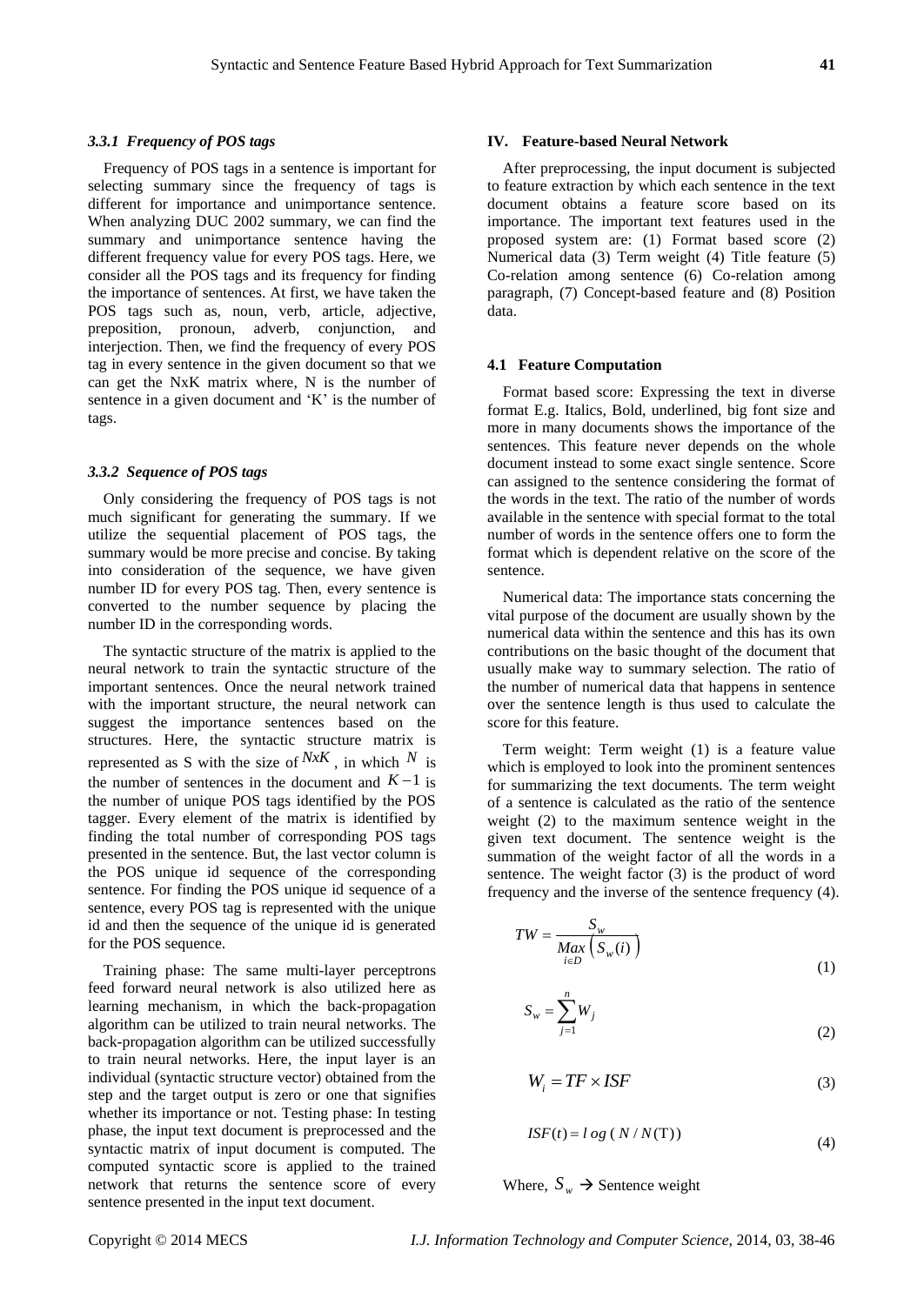$W_i \rightarrow$  Weight factor of the word in a sentence

 $n \rightarrow$  Number of words in a sentence

 $TF \rightarrow$  The number of occurrences of the term or word in a text document

 $ISF \rightarrow$  Inverse Sentence Frequency

 $N \rightarrow$  Total number of sentences in a document

 $N(T) \rightarrow$  Total number of sentences that contain the term ( *T* )

Title features: A sentence is given a good score only when the given sentence has the title words. The intention of the document is shown via the word belonging to the title if available in that sentence. The ratio of the number of words in the sentence that occur in title to the total number of words in the title helps to calculate the score of a sentence for this feature.

Co-relation among sentence: At first, the correlation matrix *C* is generated in a size of *NxM* , in which *N* is the number of sentence and the *M* is the number of unique keywords in the document. Every element of the matrix is filled with zero or one, based on whether the corresponding keyword is presented or not. Then, the correlation of every vector with other vector (sentence with other sentence) is computed for all combinations so that the matrix of *NxN* is generated where every element is the correlation of two vector (two sentences). Then, every element of the row vector is added to get the sentence score.

W - 3 Worlds from the second is a second science of the terms of the second of the second of the second of the second of the second of the second of the second of the second of the second of the second of the second of th Co-relation among paragraph: Here, the correlation is computed for every paragraph instead of sentences. for that, the correlation matrix  $C$  is generated in a size of  $PxM$ , in which  $P$  is the number of paragraph and the  $M$  is the number of unique keywords in the document. Every element of the matrix is filled with zero or one, based on whether the corresponding keyword is presented or not in the paragraph. Then, the correlation of every vector with other vector (paragraph with other paragraph) is computed for all combinations so that the matrix of  $P x P$  is generated where every element is the correlation of two vector (two paragraph). Then, every element of the row vector is added to get the score of every paragraphs and the score of every will obtain the same score of what its relevant paragraph obtained.

Concept-based feature: Initially, the concepts are extracted from the input document using the mutual information and windowing process. A windowing process is carried out through the document, in which a virtual window of size ' *k* ' is moved from left to right until the end of the document. Then, the (5) is used to find the words that co-occurred together within each window.

$$
MI(w_i, w_j) = \log 2 \frac{P(w_i, w_j)}{P(w_i)^* P(w_j)}
$$
(5)

Where,  $P(w_i, w_j) \rightarrow$  The joint probability that both keyword appeared together in a text window

 $P(w_i) \rightarrow$  The probability that a keyword  $w_i$ appears in a text window.

The probability 
$$
P(w_i)
$$
 is computed based on 
$$
\frac{|sw_i|}{|sw|},
$$

where  $SW_t$  is the number of sliding windows containing the keyword  $w_i$  and  $|sw|$  is the total number of windows constructed from a text document. Similarly,  $P(w_i, w_j)$  is the fraction of the number of windows containing both keywords out of the total number of windows. Then, for every concept extracted, the concept weight is computed based on the term weight procedure and the sentence score is also computed as per the procedure described in term weigh-based feature computation.

Position data: Position-based feature is computed with relevant to the sentence located in the document. With perspective of domain experts, initial sentence and the last sentence of the document is important than the other sentence. So, the maximum score is given for those sentences and the medium value is given to the sentence located in the starting and ending of every paragraph.

## **4.2 Feature Matrix for Training of Feature-Based Neural Network**

This section describes the feature matrix used for training the feature-based neural network. The feature matrix is represented with the size of *NxF* , where *N* is the number of sentence and  $F$  is the number feature used in the proposed approach. (Here  $F = 8$ ). Every element of the matrix is the feature score obtained for the corresponding sentence with the feature.

Training phase: Here, multi-layer perceptrons feed forward neural network is utilized for learning mechanism, in which the back-propagation algorithm can be effectively utilized to train neural networks. To train the neural network effectively, the input layer is an individual (feature vector) obtained from the feature computation steps and the target output is zero or one that signifies whether its importance or not. Testing phase: In testing phase, the input text document is preprocessed and the feature score of every sentence in the document is computed. The computed feature score is applied to the trained network that returns the sentence score of every sentence presented in the input text document.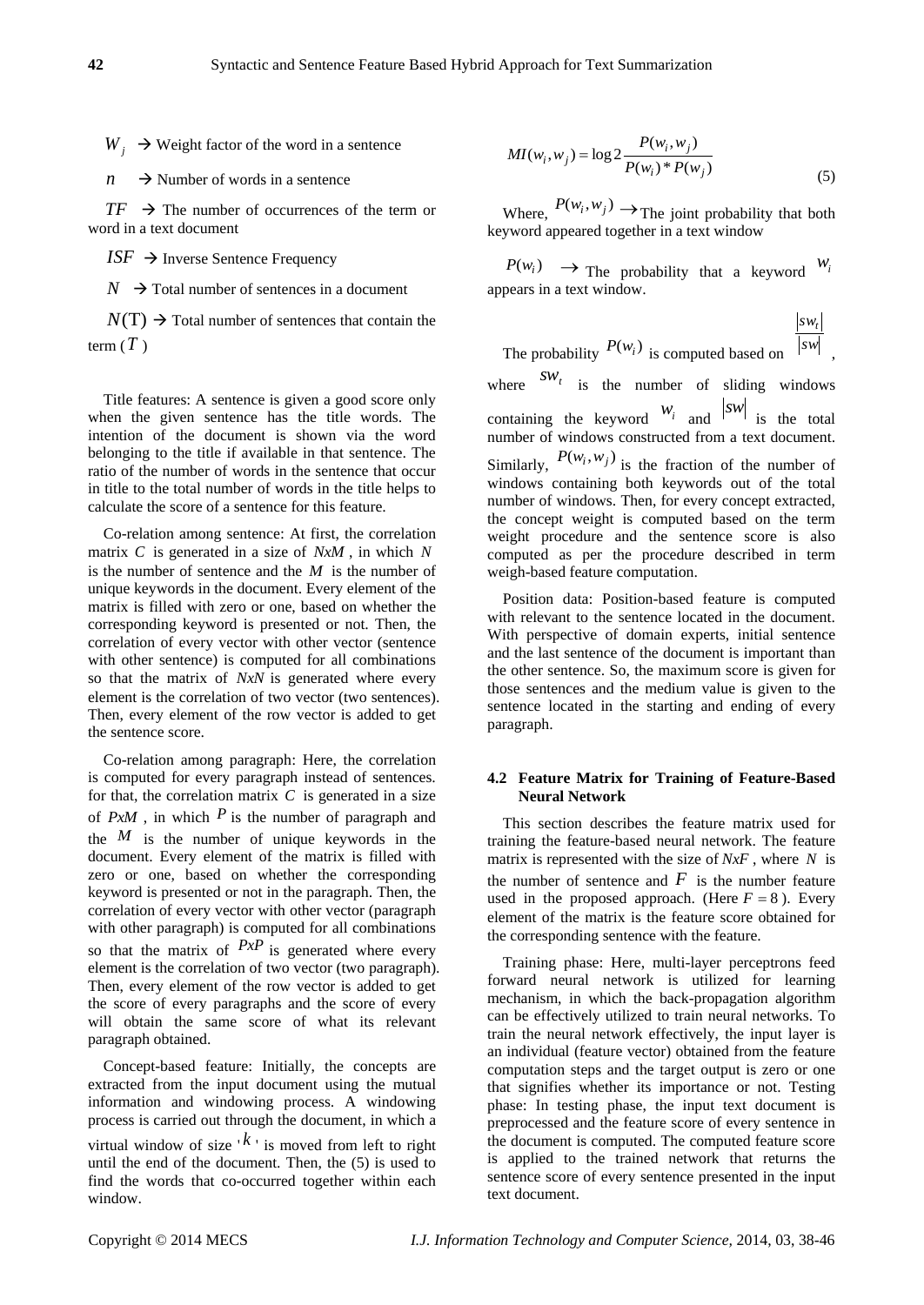#### **V. Layered Neural Network**

Here, layered neural network structure is designed by combining the feature-based neural network and syntactic structure-based neural network. The ultimate aim of combining two neural networks is to bring the feature as well as dependency grammar for text summarization. Without making use of syntactic structure of the sentences, the summary generated will not be concise and understandable manner. Furthermore, step used to combine the trained neural network is very important to generate summary by properly giving the importance to both feature as well as structure.

#### **5.1 Combining Sentence Score**

For the input text document, the sentence score obtained from both the neural network is combined with the following formulae. Here, weighted average formula (6) is used to combine the sentence score of both neural networks. The advantage of the weightage formula is that the different weights can be given to feature and syntactic structure with respect to its importance in text summarization.

$$
S = \alpha * S^F + \beta * S^S \tag{6}
$$

Where,  $S \rightarrow$  Sentence score of the input sentence

 $S^F \longrightarrow$  Sentence score obtained by the feature-based neural network

 $S^S \rightarrow$  Sentence score obtained by the syntactic structure-based neural network

 $\alpha, \beta \rightarrow$ Weighatge constants

#### **5.2 Ranking of Sentence**

Here, the ranking of sentence is carried out using the sentence score obtained from the previous step. Initially, sentences presented in the input text document are sorted in descending order according to the final sentence score. Then, the top- $N$  sentences are selected for the summary based on the compression rate given

by the input user. Finally, the selected top-  $N$ sentences are ordered in a sequential way based on the order of the reference number or unique ID to obtain the final summary.

$$
N = \frac{C \times N_S}{100} \tag{7}
$$

Where,  $N_S \rightarrow$  Total number of sentences in the document

 $C \rightarrow$  Compression rate

#### **VI. Results and Discussion**

This section describes the detailed the experimental results and it and analysis of the document summarization. The proposed syntactic and sentence feature-based hybrid approach is implemented in MATLAB (Matlab7.11)

#### **6.1 DUC 2002 dataset**

For experimentation, we have used DUC 2002 dataset [19] that contains documents on different categories and extractive summary per document.

#### **6.2 Experimental Results**

At first, the input document is given to the proposed hybrid approach for document summarization. Then, the feature score is computed for every sentence based on the features utilized in the proposed hybrid approach. The sample results obtained for the feature matrix is given in table 1. Subsequently, the syntactic feature is computed for the input text document those sample result is given in table 2. These two matrices are given to the two neural networks to obtain the sentence score. The final sentence score obtained from two neural networks are given in table 3. Here, the neural network is trained with the sentences available in the DUC 2002 and the corresponding target label is identified with the summary given in DUC 2002 dataset.

Table 1: Feature score for the text document (Cluster No. d071f and Document No. AP880310-0062)

| <b>Sentence ID</b> | <b>Feature score</b> |                |          |        |                |        |        |                |  |
|--------------------|----------------------|----------------|----------|--------|----------------|--------|--------|----------------|--|
|                    | F1                   | F <sub>2</sub> | F3       | F4     | F <sub>5</sub> | F6     | F7     | F8             |  |
|                    | $\Omega$             | 0              | 0.2500   | 0.4002 | 0.0695         | 0.1850 | 0.2307 | 0.2500         |  |
| $\overline{2}$     | $\Omega$             | 0              | $\Omega$ | 0.5695 | 0.0044         | 0.1180 | 0.3283 | 0.2500         |  |
| 3                  | 0.455                | $\mathbf{0}$   | $\theta$ | 1.0000 | 0.3568         | 0.1640 | 0.5764 | 0.2500         |  |
| 4                  | $\mathbf{0}$         | $\Omega$       | $\theta$ | 0.3385 | 0.0141         | 0.0790 | 0.1951 | $\overline{0}$ |  |
| 5                  | $\Omega$             | $\theta$       | $\Omega$ | 0.2733 | 0.2838         | 0.0790 | 0.1575 | 0.2500         |  |
| 6                  | $\Omega$             | $\Omega$       | $\Omega$ | 0.2470 | 0.6661         | 0.1386 | 0.1424 | $\mathbf{0}$   |  |
| 7                  | 0.1000               | 0.1000         | $\Omega$ | 0.4426 | 0.0370         | 0.1386 | 0.2551 | 0.2500         |  |
| 8                  | $\mathbf{0}$         | 0              | $\theta$ | 0.5311 | 0.3792         | 0.4364 | 0.3062 | 0.2500         |  |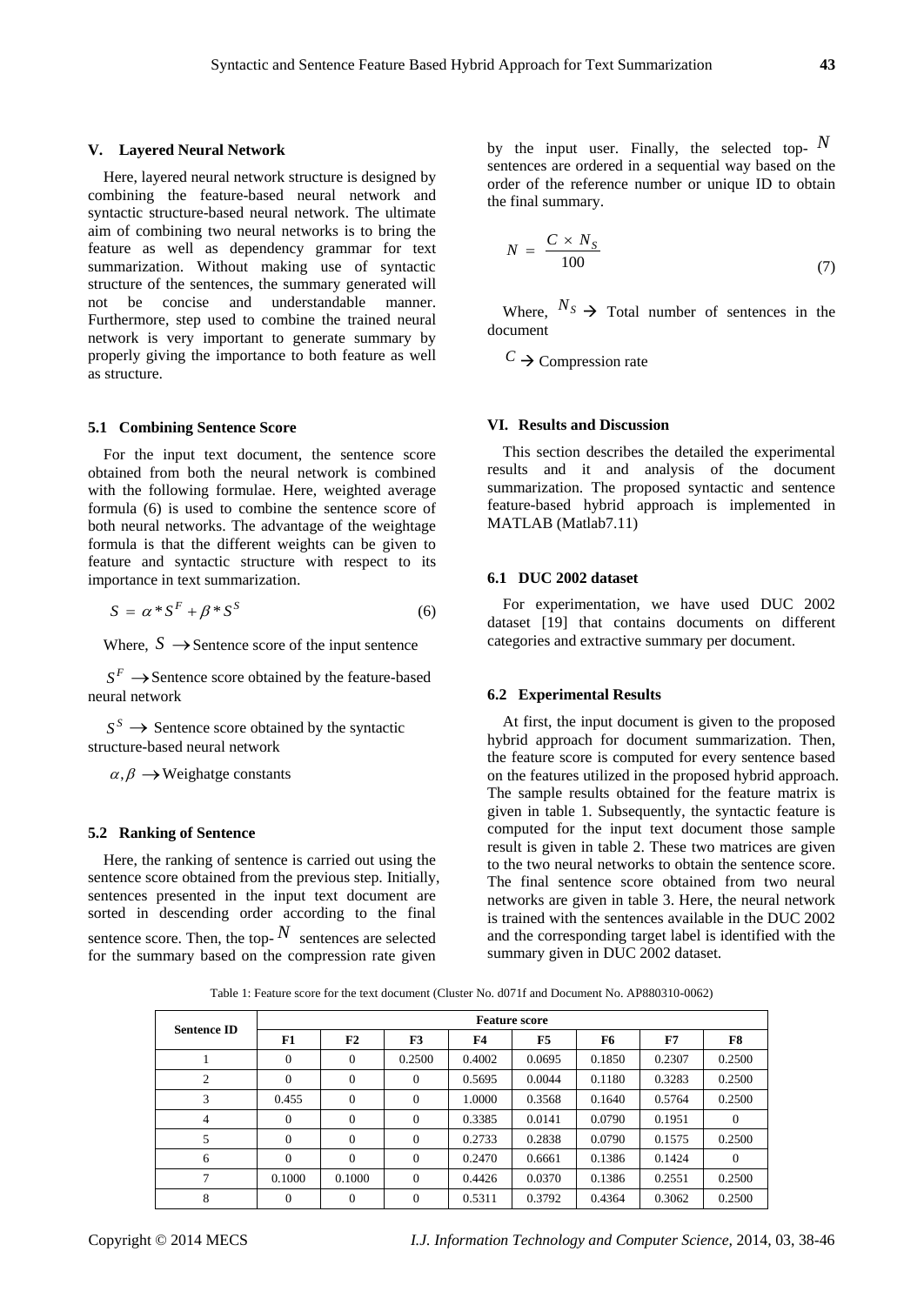From the table 1, we can find that the feature score of sentences are varied between zeros to one. For the example in consideration, the fourth feature of the fourth sentence obtains the maximum value. Table 2 shows that F1 to F7 is the frequency-based POS tagging feature that provides the frequency of every POS tags for the particular sentence. F8, F9 and F10 are the sequence-based feature of the POS tags. When analyzing the table 3, some of sentences obtain approximately similar score for both the neural networks. But, we can find some difference especially, in fourth and fifth sentence. The combined feature score shows the improved importance level of every sentence in the given document [20].

| <b>Sentence ID</b> | Syntactic structure-based feature score |    |                |           |                |          |                |           |          |            |
|--------------------|-----------------------------------------|----|----------------|-----------|----------------|----------|----------------|-----------|----------|------------|
|                    | F1                                      | F2 | F <sub>3</sub> | <b>F4</b> | F <sub>5</sub> | F6       | F7             | F8        | F9       | <b>F10</b> |
|                    | $\Omega$                                | 8  | $\Omega$       | $\Omega$  | 3              | $\Omega$ | $\overline{4}$ | 616161114 | 114461   | $\Omega$   |
| $\overline{c}$     | 3                                       | 7  | $\theta$       | $\Omega$  |                |          | 2              | 514061011 | 61011    | $\Omega$   |
| 3                  | 5                                       | 15 | $\Omega$       | $\Omega$  | 2              | $\Omega$ | 5              | 611146114 | $\Omega$ |            |
| 4                  |                                         | 6  |                |           | 2              | $\Omega$ |                | 246301411 | 111      | $\Omega$   |
| 5                  | $\Omega$                                | 2  | 3              |           | 4              | -        | 2              | 661244224 | 3451     | $\Omega$   |
| 6                  | $\Omega$                                | 3  | $\Omega$       | $\Omega$  | 2              | $\Omega$ | $\Omega$       | 14411     | $\Omega$ | $\Omega$   |
|                    |                                         | 5  |                | $\Omega$  | 5              |          |                | 244611411 | 44051    | $\Omega$   |
| 8                  | 3                                       | 6  | $\overline{c}$ | 3         | 5              | $\Omega$ | $\Omega$       | 144201114 | 4        |            |

Table 2: Syntactic structure-based feature score for the text document (Cluster No. d071f and Document No. AP880310-0062)

Table 3: Feature score of layered neural network

| <b>Sentence</b><br>ID | NN1<br>score | NN2<br>score | <b>Combined</b><br>score |
|-----------------------|--------------|--------------|--------------------------|
|                       | 0.1437       | 0.1518       | 0.14775                  |
| 2                     | 0.1437       | 0.1391       | 0.1414                   |
| 3                     | 0.1437       | 0.1648       | 0.15425                  |
| 4                     | 0.1437       | 0.0991       | 0.1214                   |
| 5                     | 0.1437       | 0.0752       | 0.10945                  |
| 6                     | 0.0445       | 0.0747       | 0.0596                   |
| 7                     | 0.1437       | 0.1164       | 0.13005                  |
| 8                     | 0.1437       | 0.1045       | 0.1241                   |

#### **6.3 Performance Evaluation**

## *6.3.1 Evaluation Measure*

For performance evaluation, we have used the performance measure namely, precision, recall and Fmeasure. Precision measures the ratio of correctness for the sentences in the summary whereby recall is utilized to count the ratio of relevant sentences included in summary. For precision, the higher the values, the better the system is in excluding irrelevant sentences. On the other hand, the higher the recall values the more effective the system would be in retrieving the relevant sentences. The weighted harmonic mean of precision (7) and recall (8) is called as F-measure (9).

*Precision*

$$
Precision =
$$
\n[Retrieved sentences }  $\cap$  {Relevant sentences}] (7)  
\n[Retrieved sentences]

 $(7)$ 

| Recall                                                 | (8) |  |
|--------------------------------------------------------|-----|--|
| $ \{Retrived sentences\} \cap \{Relevant sentences\} $ |     |  |
| $ {Relevant sentences} $                               |     |  |

Where, Relevant sentences  $\rightarrow$  Sentences that are identified in the human generated summary

Retrieved sentences  $\rightarrow$  Sentences that are retrieved by the system

$$
F-measure = 2 \times \frac{Precision \times Recall}{Precision + Recall}
$$
 (9)

#### *6.3.2 Performance analysis*

Here, the performance of the proposed hybrid approach is analyzed with the various compression ratios. The graphs (Fig.3, 4 and 5) show the precision, recall and F-measure for the proposed hybrid approach and the neural network 1. From the graphs, we can see that the proposed hybrid approach provides the greater F-measure compared with neural network. This concludes that the incorporation of dependency grammar-based syntactic structure into the featurebased text summarization provides the compact and brief summary compared with the previous featurebased summarization system.

Whenever the compression ratio is increased, the precision is also increased for three neural networks as per the graph shown in Fig.3. For the layered neural network, the precision value for the compression ratio (C=40) is 0.72 but, the precision value is 0.8 for the compression ratio, C=50. From the Fig.4, we can see that the recall is increased whenever the compression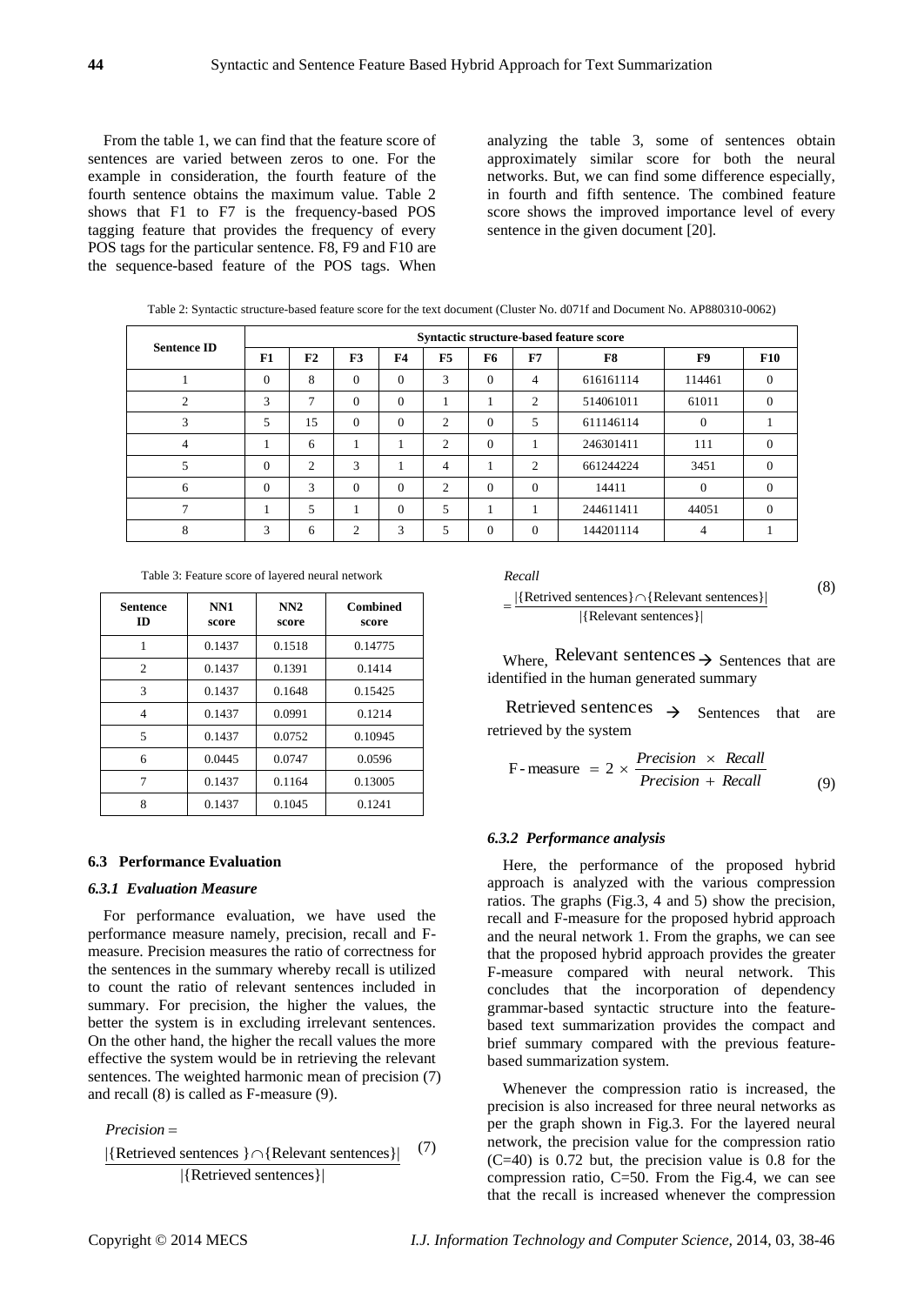ratio is also increased for three neural networks. For the layered neural network, the recall value for the compression ratio (C=40) is 0.7 but, the recall value is 0.8 for the compression ratio, C=50. The F-measure value is  $0.71$  for the compression ratio (C=40) but, the F-measure value is 0.8 for the compression ratio, C=50.

#### *6.3.3 Comparative analysis*

This section presents the comparative analysis of the proposed system with the previous systems [17]. For compression ratio C=40, the proposed system achieved the precision of about 0.72 that is high compared with the precision of previous system. Similarly, recall and F-measure of the proposed system is also improved compared with the previous system. Table 5 gives the comparison in terms of precision, recall-measure for the compression ratio C= 50



Fig. 3: Comparison graph for various ratio vs precision



Fig. 4: Comparison graph for various ratio vs recall



Fig. 5: Comparison graph for various ratios vs F-measure

Table 4: Comparison of compression ratio, C=40

| <b>Summarization system</b>                              | <b>Precision</b> | Recall | <b>F</b> measure |
|----------------------------------------------------------|------------------|--------|------------------|
| Proposed system                                          | 0.72             | 0.7    | 0.71             |
| Previous system [17]] (average values of from table 5-6) | 0.865            | 0.45   | 0.59             |

Table 5: Comparison of compression ratio, C=50

| <b>Summarization system</b>                             | <b>Precision</b> | Recall | F measure |
|---------------------------------------------------------|------------------|--------|-----------|
| Proposed system                                         | 0.8              | 0.8    | 0.8       |
| Previous system [17] (average values of from table 5-6) | 0.89             | 0.57   | 0.69      |

#### **VII. Conclusion**

We have presented a hybrid technique to text summarization with the combination of feature and syntactic structure. At first, neural network was trained based on the feature score obtained from the features including, (1) Format based score (2) Numerical data (3) Term weight (4) Title feature (5) Co-relation among sentence (6) Co-relation among paragraph, (7) Concept-based feature and (8) Position data, Then, the

second neural network was trained with the syntactic structure of sentences. Finally, the two neural networks are combined with weighted average to find the sentence score of the sentences. The experimentation is carried out using DUC 2002 dataset for various compression ratios. The results showed that the proposed approach achieved F-measure of 80% for the compression ratio 50 %